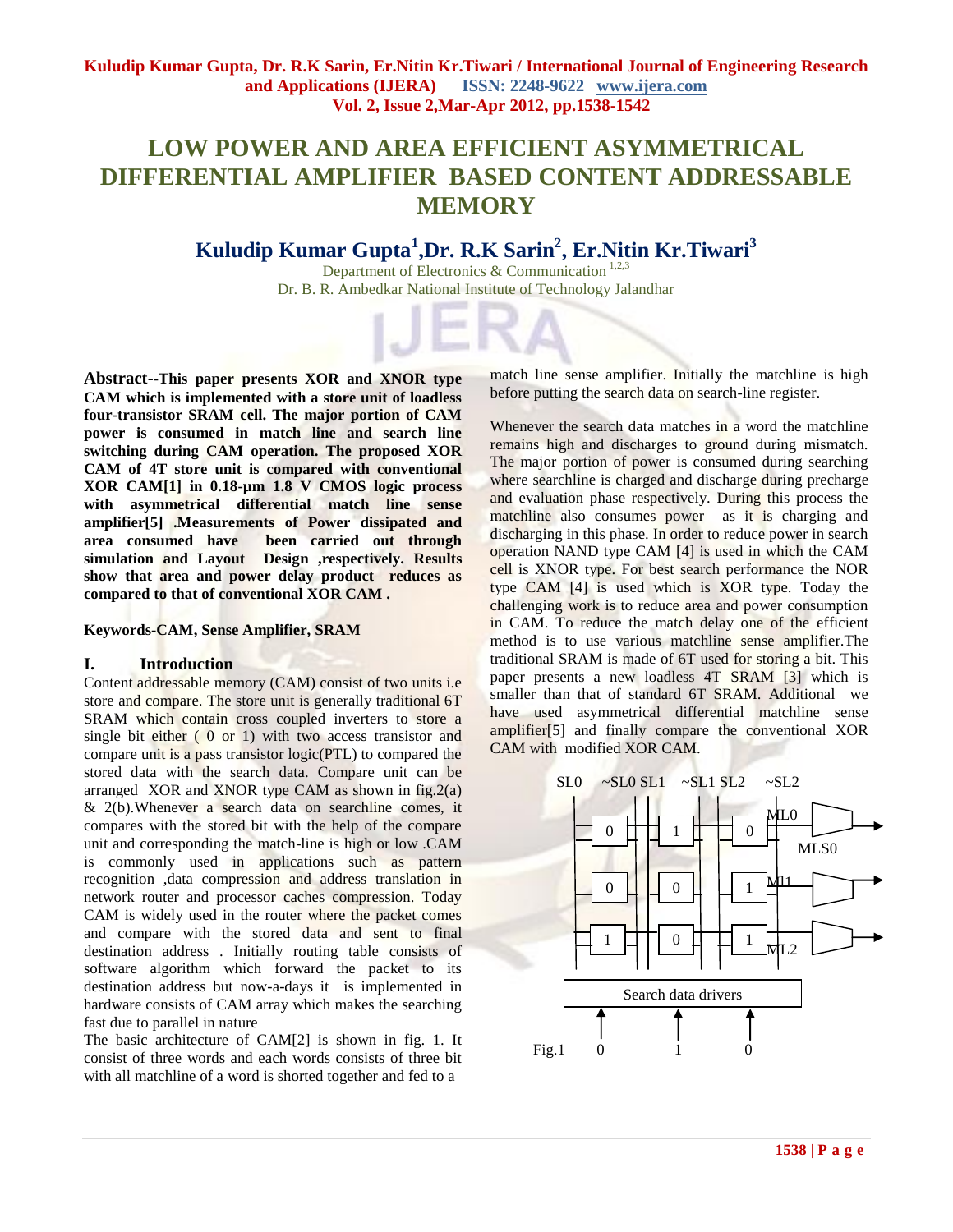

The basic CAM cell is based on the static memory cell(See figure 2).Data is stored in two cross coupled inverters. The two NMOS transistors controlled by the word line allow the CAM to be written. The three additional transistors used for matching. The bit storage portion is a standard 6T static RAM (SRAM) cell. Hence, this cell performs READ and WRITE operations similar to an SRAM cell.Third operation is search operation.

**I. Write operation** - It is performed by placing the data on the bit lines(BLs) and enabling the wordline (WL).This turns on the access transistors (N6-N7), and the internal nodes of the cross-coupled inverters are written by the BL data. Fig. 3 shows the WRITE operation when '0' is being written to a cell which originally stored '1'. Initially  $Vx = '1'$  and  $Vy = '0', P1$ and N9 were "ON", and P2 and N8 were "OFF". When WL is enabled (WL =  $^{\circ}$ 1'), access transistors (N6-N7) conducts resulting in BL currents I0 and I1 (shown by thick arrows in fig. 3). These transient currents form voltage dividers (P1-N6 and N7-N9). If these transient currents can pull one of the nodes (Vx and Vy) to the inverter threshold voltage, the other node will flip due to the feedback action of the cross coupled inverters. If the inverter threshold voltage is Vdd/2, N7 needs to be much larger than N9 to pull Vy above this value because it is difficult to pass logic "1" using an NMOS transistor. On the other hand, Vx can be pulled below this value by choosing same size P1 and N6 (shown by encircled W in Figure 3). Thus, the pull up transistor (P1-P2) are sized 1.8 times more than acess transistor N6-N9.



Fig. 3. Write Operation in XOR CAM Cell

**II Read operation**-The READ operation is performed by pre-charging the BLs to VDD and enabling the WL. Figure 4 shows the READ operation, when '0' is stored (i.e.  $Vx = '0'$ ),  $V_y = '1'$ ). Since the BL drivers are turned off during the READ operation, current Iread discharges BL (through N6 and N8). BLC remains at VDD because  $Vy = 1$ . Therefore, a small differential voltage develops between BL and BLC, which is amplified to a rail-to-rail voltage by a BL sense amplifier (BLSA). Since the BLs are shared among all the cells in a column, they are highly capacitive. The small voltage swing in the BLs reduces power consumption and the access time during the READ operation. As shown in the Fig. 4 the



Fig. 4**.** READ Operation of XOR CAM Cell

current Iread raises the voltage Vx. Thus, the driver transistors (N8-N9) are sized such that Vx remains below the inverter threshold voltage, and hence the cell does not flip during the READ operation. Typically, the driver transistors (N8-N9) are sized 1.5 times wider than the access transistors (N6-N7).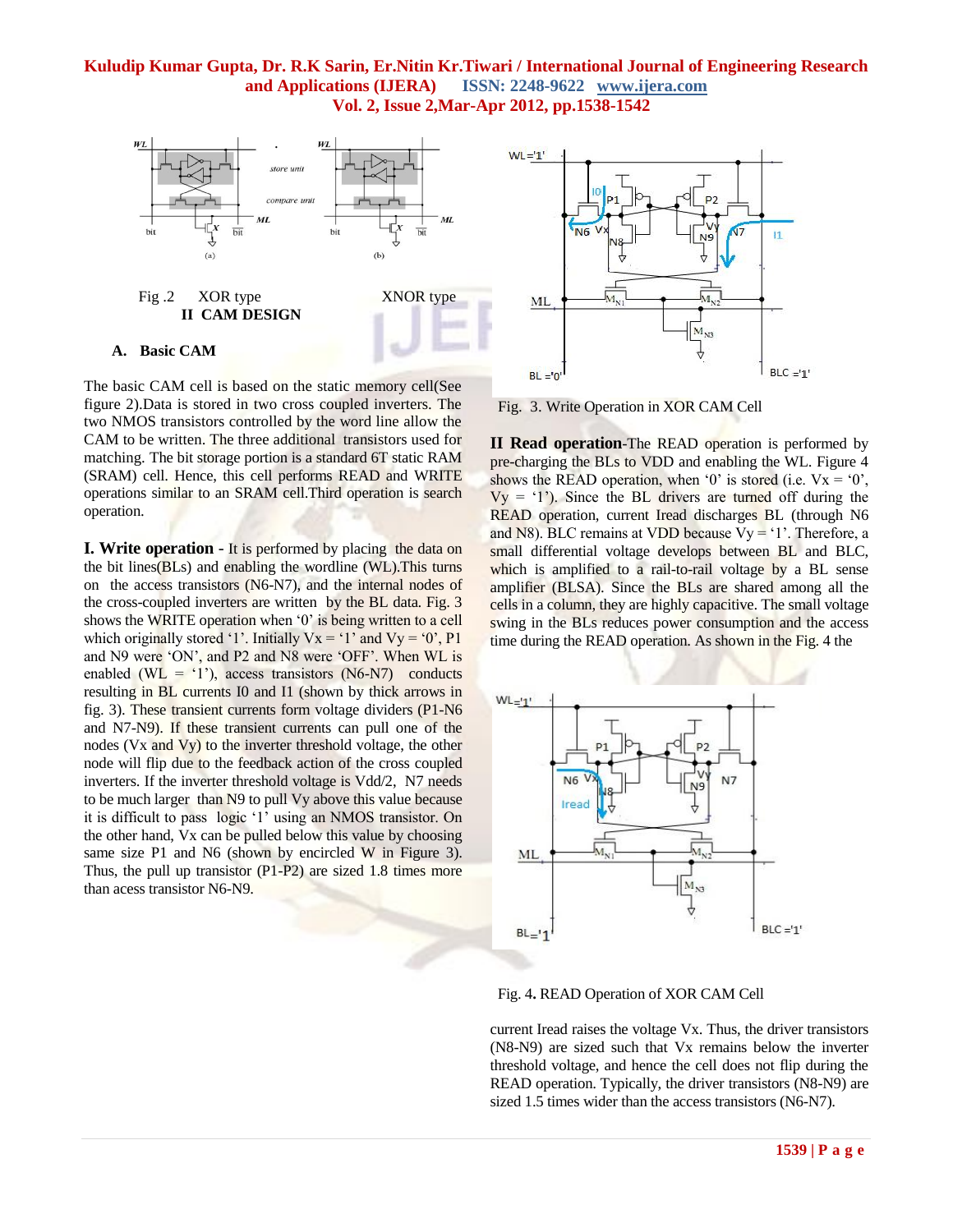**III. Search operation**-The Conventional Search operation is performed in three steps. 1)Search lines or bit lines i.e SL(BL) and SLC(BLC) are reset to GND. 2)Matchline is precharged to Vdd and 3) Finally, the search key bits and its complementary value are placed on BL and BLC respectively, with WL disabled.If the search key bit is identical to the stored value, ML–to-GND pull-down paths remain "OFF", and the ML remains at VDD,indicating a "match". Otherwise, if the search key bit is different from the stored value, one of the pull-down paths conducts and discharges the ML to GND indicating a "mismatch". Resetting BL and BLC to GND before ML pre-charge phase ensures that both pull-down paths are "OFF", and hence do not conflict with the ML precharging. Fig 5 shows the search operation when 0 is stored in the cell (Vx =  $\degree 0$ ' and Vy =  $\degree 1$ '). For BL =  $\degree 1$ ' (BLC =  $\degree 0$ '), ML is discharged to '0' detecting "mismatch" as shown in Fig.



Fig. 5. SEARCH operation in a XOR CAM cell for (a) "mismatch (b ) "match

5(a). Similarly for  $BL = 0$ , ML remains at '1' detecting "match" as shown in Fig 5 (b).

**III Proposed CAM and Sense-Amplifier**– The store unit of the XOR and XNOR CAM in fig 6 and fig 7 is loadless 4T SRAM [3] . The difference of this 4T SRAM from 6T SRAM is in read operation. Here, the bit lines are charged to ground instead of Vdd. The cell ratio of the transistor is taken as 3- the ratio of transconductance of the storage transistors to the transconductance of the access transistors.

The sense-amplifier shown in fig 8 is of two differential inputs and asymmetrical differential amplifer [5]. The operation of this sense amplifier is in three phases stand by,excitation and evaluation. During standby ML and SML are discharged to ground. Meanwhile EN signal is asserted high .During excitation ML is charged to certain level from the pulse generator as in fig. 9 and fig. 10 During evaluation, the search data on SLs is compared with stored data. In match-case the MLSO is discharged to ground and in mismatch-case MLSO



Fig. 6. XOR CAM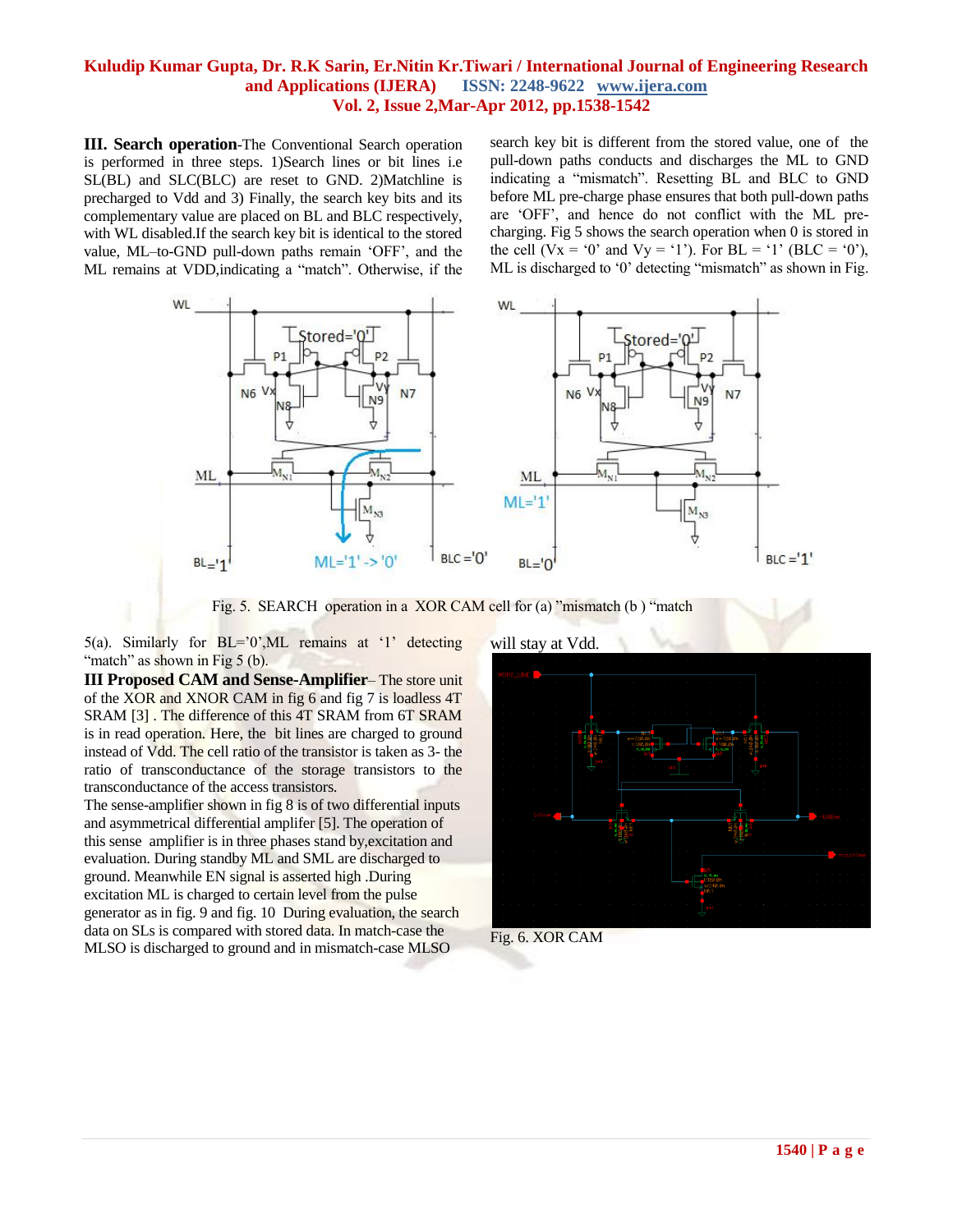

Fig. 7. XNOR CAM



Fig. 9. Waveform of XOR CAM [6T] in match case

**IV Power Consumption and Delay**-Matchline and Searchlines are highly capacitive in nature .So the major portions of power consumed in CAM is due to searchlines switching i.e searchlines are discharged to ground in precharge phase and during evaluation one of the searchline pair is high. During search operation matchline also consume power due to charging high in precharge phase and discharged to ground in mismatch case.

In this paper we calculate the average power consumed during the searchline operation between the "stand by"(when RST is high) and the time when the matchline sense amplifier output goes to zero. And calculated matchline delay from the rising edge of the pulse generator to the falling edge of the matchline sense amplifier output (MLSO) in the evaluation phase for match case. The average power consumed for XOR CAM is equal to i.e.  $P_{av} = [(1/T) 0]^T$  ( V X I) dt.



Fig. 8. Asymmetrical (differential sense amplifier)





Fig. 10. Waveform of XOR CAM [4T] in match case